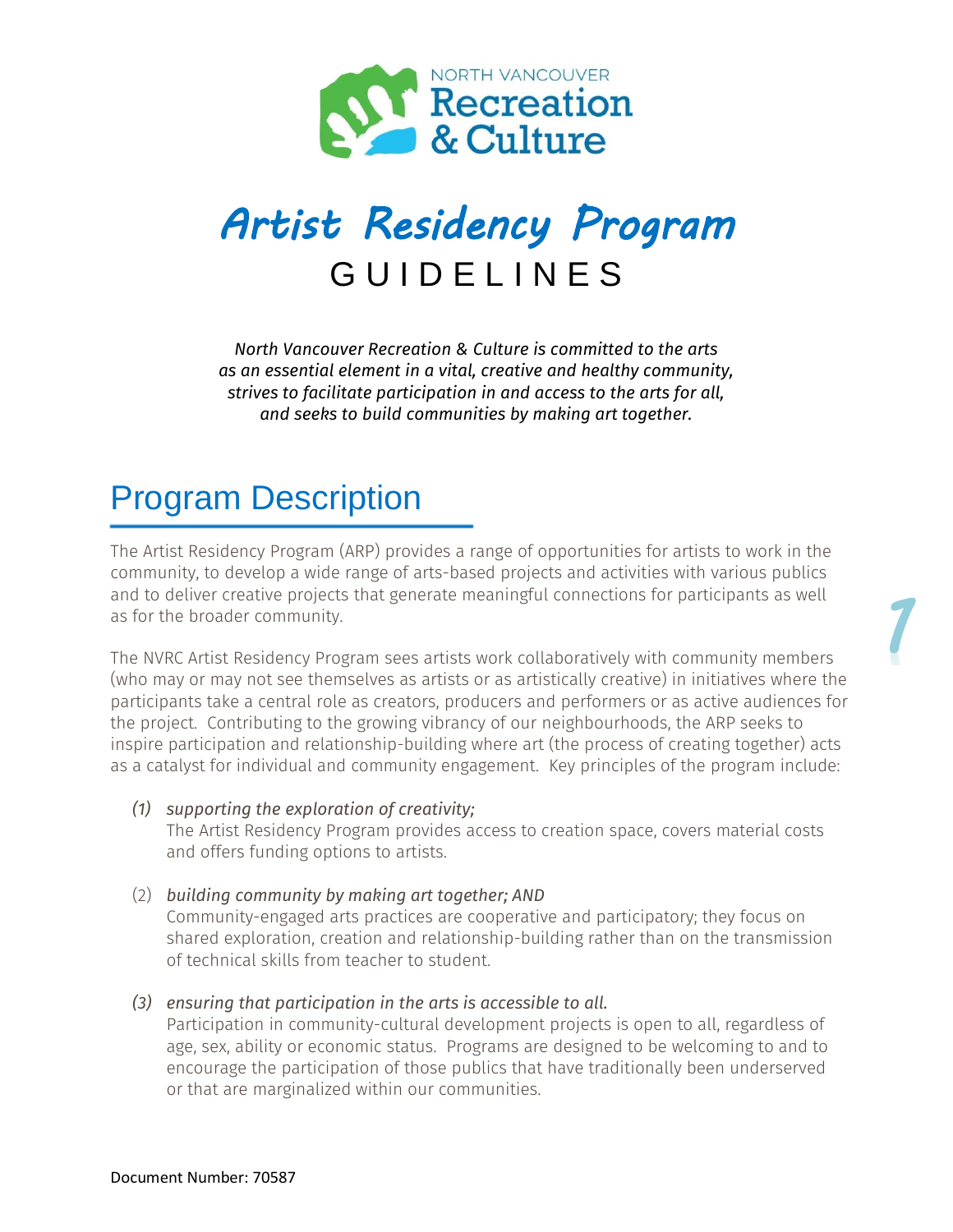#### $\approx$  **Program Structure**

The NVRC Artist Residency Program does not offer a live-in residency. It is open only to artists who live or work in North Vancouver, on the North Shore or in Metro Vancouver, BC, Canada. The NVRC Artist Residency Program offers three program streams:

#### (1) Creation Labs

Creation Lab residencies offer studio time to artists to experiment with new ideas, to play with and create new directions in their practice, to develop new "work" and to present it in a workshop setting.

Creation Labs are mostly self-directed, intensive and of relatively short duration (six weeks to six months); they are expected to culminate in some kind of public activity, demonstration, open house, showcase or workshop.

Creation Labs are open to solo artists, small artist collectives or to groups of two or more artists (artist groups) working in collaboration. Collaborations are encouraged between artists:

- *of different social, cultural and economic backgrounds*
- *of diverse ethnic and religious backgrounds*
- *of different sex and gender orientations*
- *working in different artistic areas, media and traditions AND*
- *with different creative practices or working in different traditions*

The NVRC cannot offer exclusive use of a single studio space. However, we do offer free use of any rooms or spaces that are available and that can be scheduled at one or more of the Recreation & Cultural facilities in North Vancouver. Partner organizations may also have available space to offer.

Artist Fees are available to support the creative process.

#### (2) Creating Connections

Creating Connections residencies offer a framework for professional artists to work directly with members of the community. The Creating Connections program is open to solo artists or small artist collectives. Residencies are concentrated in a term of two to four months.

Creating Connections residencies are typically built around a dedicated, pre-determined area of focus or theme with a goal to encourage the development of a wide variety of interactions between artists and community members. Projects are highly participatory, encourage acts of shared creation and support life-long learning.

Activities may consist of any mix of (community) discussions, (creative) workshops, dropin sessions, or pop-up experiences. Projects may be intentionally planned to connect with, to animate and to promote existing programming, events and activities by:

- *providing opportunities for creative and cultural exchange*
- *activating outdoor public space(s) and other non-traditional places*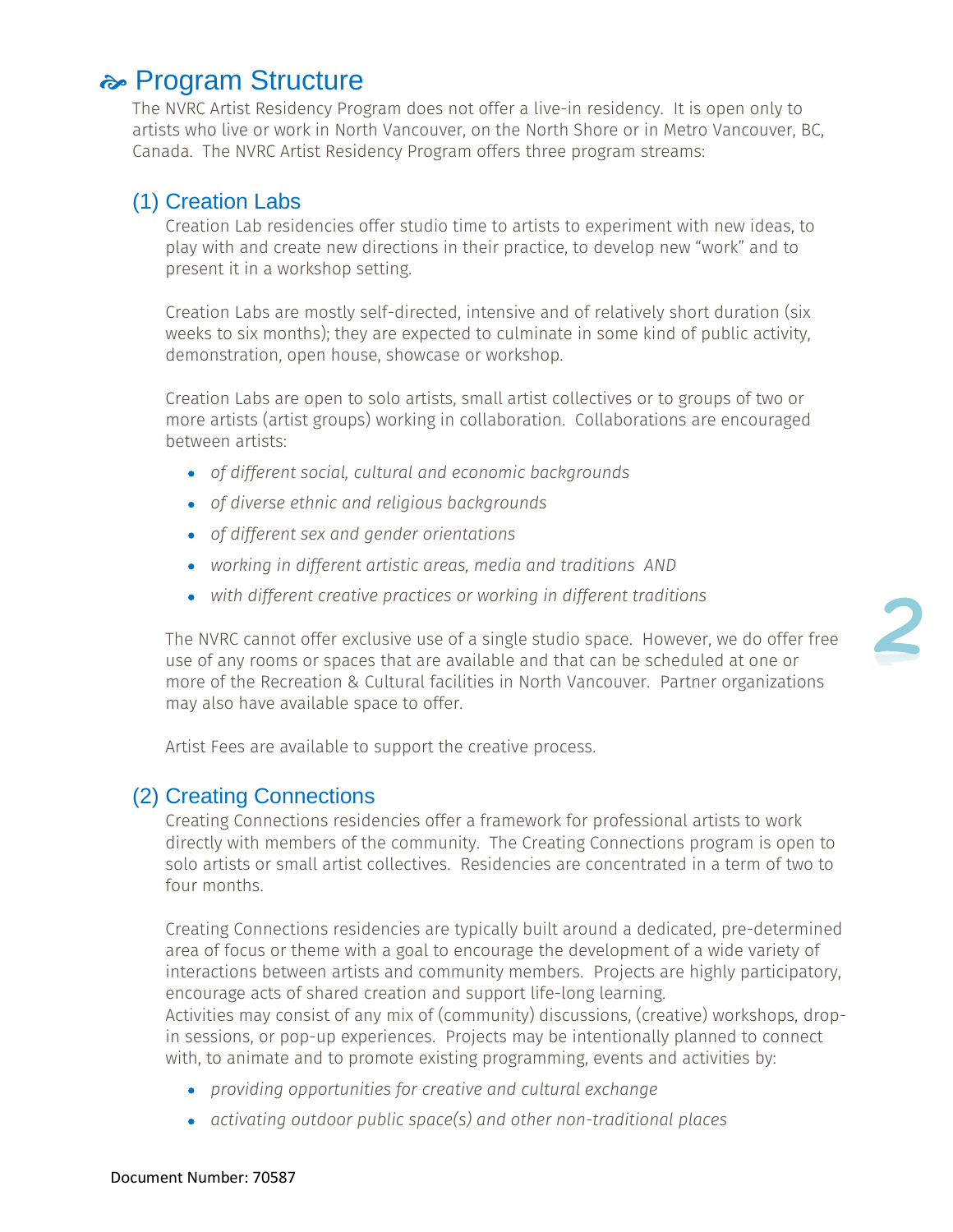- *delivering fun, inviting and accessible engagement in artistic and creative activities*
- *including people – including those who do not see themselves as artists – as creators, producers, performers and active audiences*
- *bringing the community together AND*
- *fostering creative conversation and participation in issues identified as important by the community*

NVRC offers the free use of space (or spaces) required to deliver the project as well as staff support where connecting with existing NVRC programs is required. Artist Fees are provided and budget is available for project materials.

#### (3) Community Residency

The Community Residency Program is a longer-term opportunity; residencies are expected to last six weeks to six months. Space at a North Vancouver Recreation and Culture (NVRC) community centre will be made available during the Centre's opening hours and will act as a home base. Resident artist(s) will be expected to spend their time "in residence," establishing a presence at a NVRC community centre and in the surrounding neighbourhood, interacting with and engaging the public in a range of creative practices. The goal of the program is to invite community members and curious visitors to share in creating activities that are collaborative, cooperative and communitybuilding.

During the residency artist(s) will develop projects, connect with members of the public and engage them in the collaborative creation of art projects. Connecting with the public can take many forms:

- *participating in already scheduled programming*
- *having a presence at events and festivals*
- *leading interactive demonstrations*
- *offering open "studio hours"*
- *conducting community art workshops*
- *developing community art projects*

Artist Fees will be subject to the length of the residency. Budget is available to cover project materials.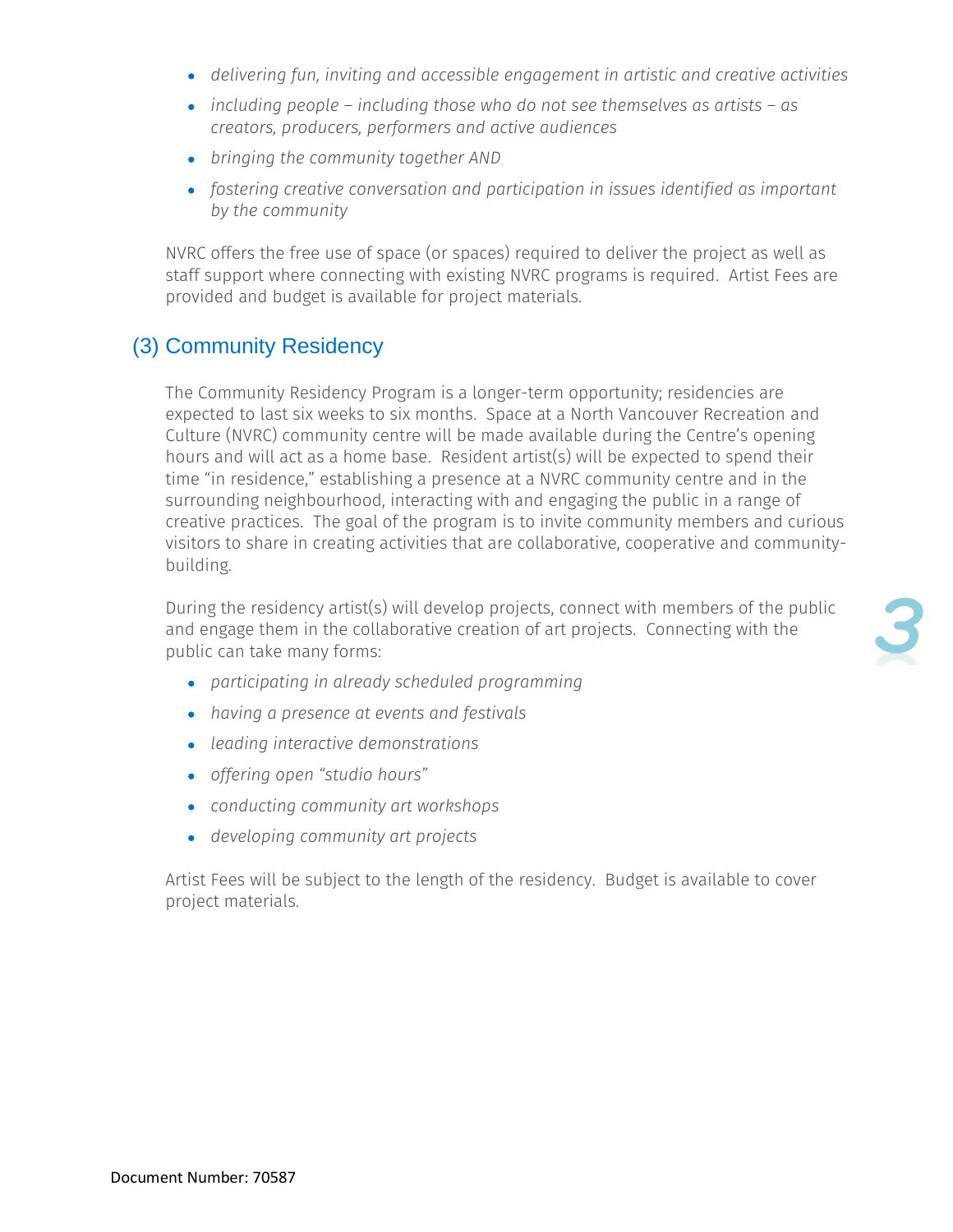### $\approx$  **Guiding Principles**

The NVRC Artist Residency Program is based on shared principles of community-engaged arts practice and community cultural development. Its purpose is to contribute to the health of the community by connecting artists and community members in a creative process that mutually engages all parties in issues of shared interest.

#### Community-Engaged Arts (CEA)

There is no single, right way to make community-engaged art. In practical terms, however, a considerable number of successful projects fall into two broad categories:

- Cooperative Creation: the Artist creates a framework that enables participants to contribute from their own experience, and to work together with the Artist in a process of collaborative creation.
- Scripted Encounters: the Artist creates a partially pre-scripted, often performancebased project, participation in which brings community members to new and fresh understandings of their creative self.

In each case, an artist or artists lead(s) a project where the participation, experience and skills of community members are an integral part of the creative process.

#### Community Cultural Development (CCD)

The key goals of community cultural development are:

- *to support artists working in community contexts*
- *to encourage the development of a wide variety of interactions between artists and community members*
- *to provide a framework for creative collaboration between artists and communities*
- *to encourage and support artistic projects which leave a physical and/or social legacy in the community*
- *to make our communities more vibrant*
- *to inspire participation and relationship-building*
- *to engage communities and people – even those who don't see themselves as artists – as creators, producers, performers*, and active audiences

## How to Apply

The NVRC issues an *Open Call to Artists* working in all disciplines, including but not limited to: choreographers, composers, dance artists, digital media artists, graphic artists, multi-media and multi-disciplinary artists, musicians, performance artists, poets, spoken-word artists, theatre artists, video artists and writers. The Call is open only to artists who live or work in North Vancouver, on the North Shore or in Metro Vancouver, BC, Canada.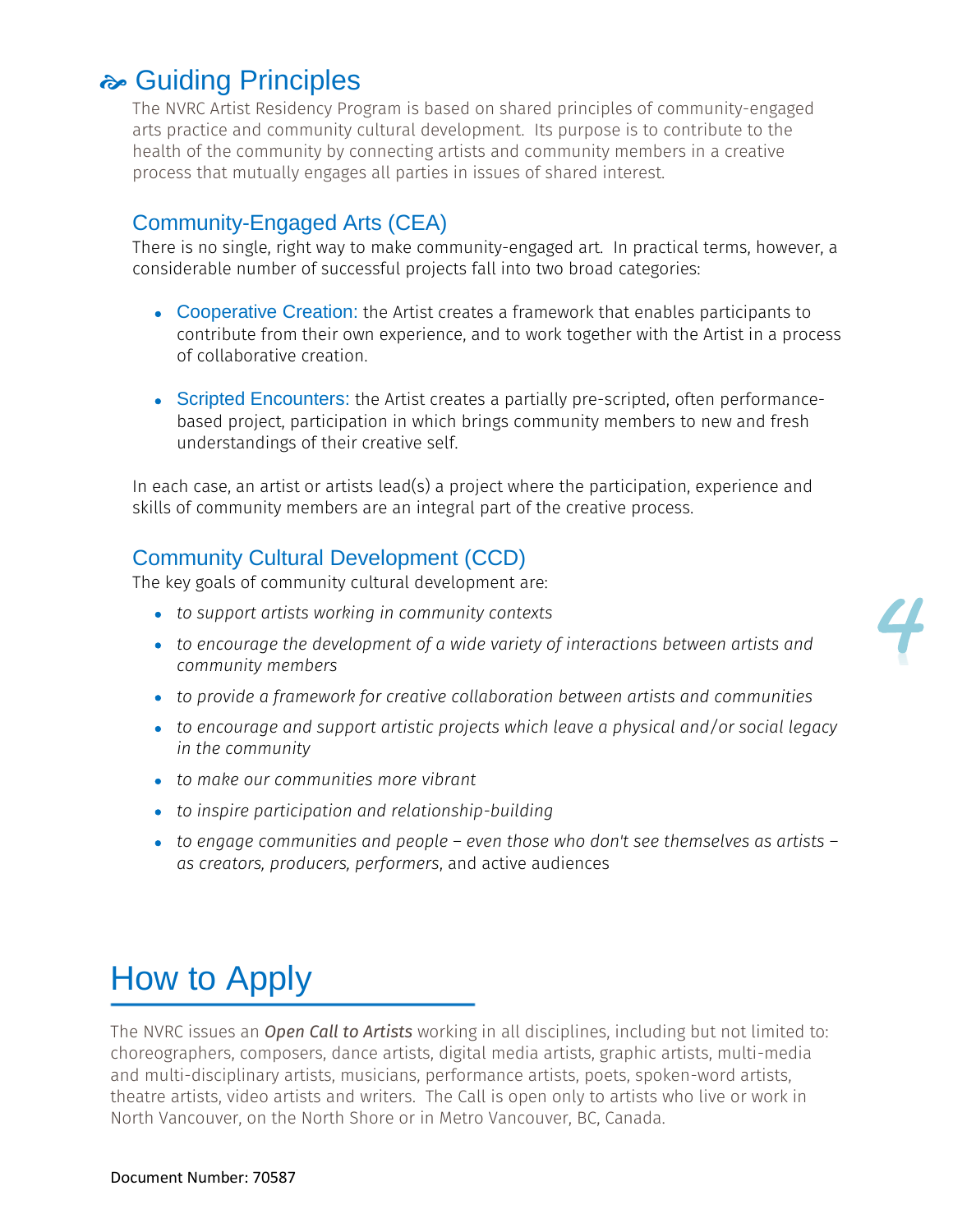Interested artists, artist teams, collectives or other creative parties will submit a completed *Application* to the Artist Residency Program, indicating which of the program streams they are interested in participating in. Applicants may submit proposals to more than one program stream. Application materials will be published on the NVRC website at:

<https://www.nvrc.ca/arts-culture/artist-residency-program>

A *Selection Panel*, consisting of staff and qualified volunteers from the Public Art Advisory Committee and/or the Arts & Culture Grants Committee, will review and shortlist applications.

*Shortlisted Applicants* will be invited to interview and to present a brief proposal, outlining their qualifications, experience and vision for the project. Once a resident artist or artists has been selected, he/she/they will enter into a contractual agreement with the North Vancouver Recreation & Culture Commission.

#### Information Sessions

Staff will advertise and conduct a short series of Information Sessions at various locations around North Vancouver. Potential applicants will be encouraged to attend an Information Session before applying to the NVRV Artist Residency Program.

 *Tuesday, April 26, 2022 ~ 12:30 & 5:30pm.* The information sessions will be held virtually online. Please RSVP to *[artist-residencies@nvrc.ca](mailto:artist-residencies@nvrc.ca)* for the Microsoft Team's link.

#### **<del></del> Completing an Application**

Artists should develop a proposal or proposals that build on the guiding principles of community engaged arts (CEA) and community cultural development (CCD).

#### Submission Deadline

The submission deadline for the 2022 Artist Residency Program is: **Tuesday, May 17 at 4:00**

#### $\approx$  **Eligibility**

The Artist Residency Program is open to artists and/or artist collectives who live or work in North Vancouver, on the North Shore or in Metro Vancouver, BC, Canada.

The program is open to artists working in all disciplines, including but not limited to: dance, digital media, graphic, literary, multi-media, multi-disciplinary, musical, photo, performance, theatre and video arts, poetry and spoken-word.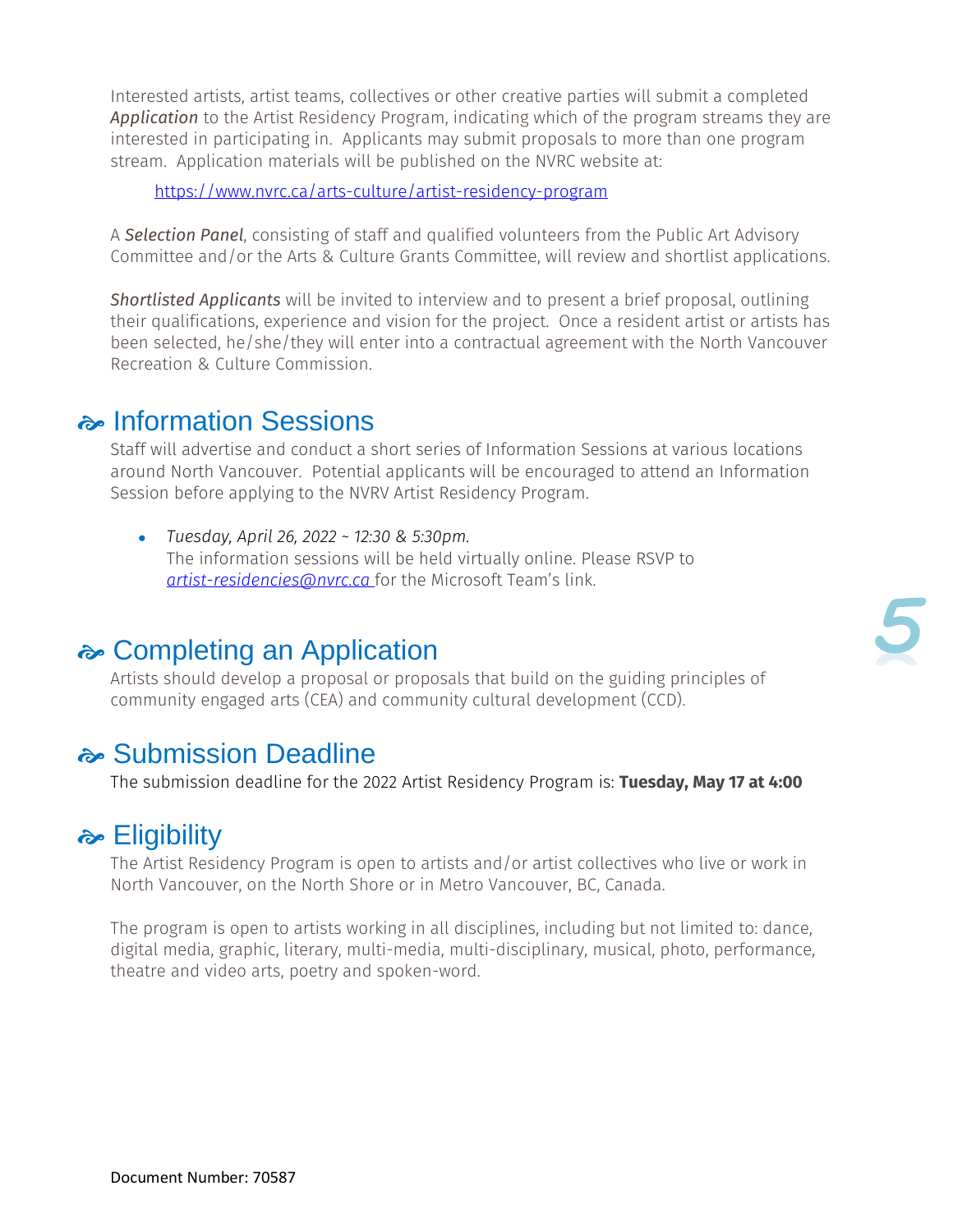### **Application Requirements**

All proposals must be submitted on the application form available online. All supporting documents must be complete and must adhere to the specifications provided below.

#### 1. Application Form

--available at<https://www.nvrc.ca/arts-culture/artist-residency-program> as a fillable .pdf --completed with scanned or electronic signature

#### 2. Current CV

- --maximum of 3 pages
- --describing previous residencies, other relevant projects and exhibition record
- --submitted as a .pdf

#### 3. Professional Letter(s) of Recommendation

- --minimum of one (1) letter, maximum of three (3)
- --letters should support the applicant's capacity to fulfill the residency's objectives and requirements
- --submitted as a .pdf

#### 4. Images of Previous Work

- --a minimum of six (6) and a maximum of twelve (12) images
- --.jpg and .png formats only

#### 5. Video (if available)

- --a maximum of two (2) short videos, each five minutes or less in duration
- --video file must be suitable for viewing on: QuickTime, RealPlayer, Windows Media Player or Flash Player.

#### 6. Image List

- --clearly identifying all image and video files provided (if any)
- --identify: name of artist(s), name of work, size and media and brief description of project if appropriate

#### Digital Submission

The application form and all application materials **must** be submitted as email attachments sent to: [artist-residencies@nvrc.ca](mailto:artist-residencies@nvrc.ca)

The maximum acceptable e-mail size, including all required attachments is 5 MB. Applicants may submit their image and video files in a second email if required. However, the entire application package must be contained on a maximum of two emails.

#### **A** Hard Copy Submission

Under extraordinary circumstances hard copy submissions may be accepted. In such cases it is the responsibility of the applicant to provide three (3) full copies of the application, including all attachments.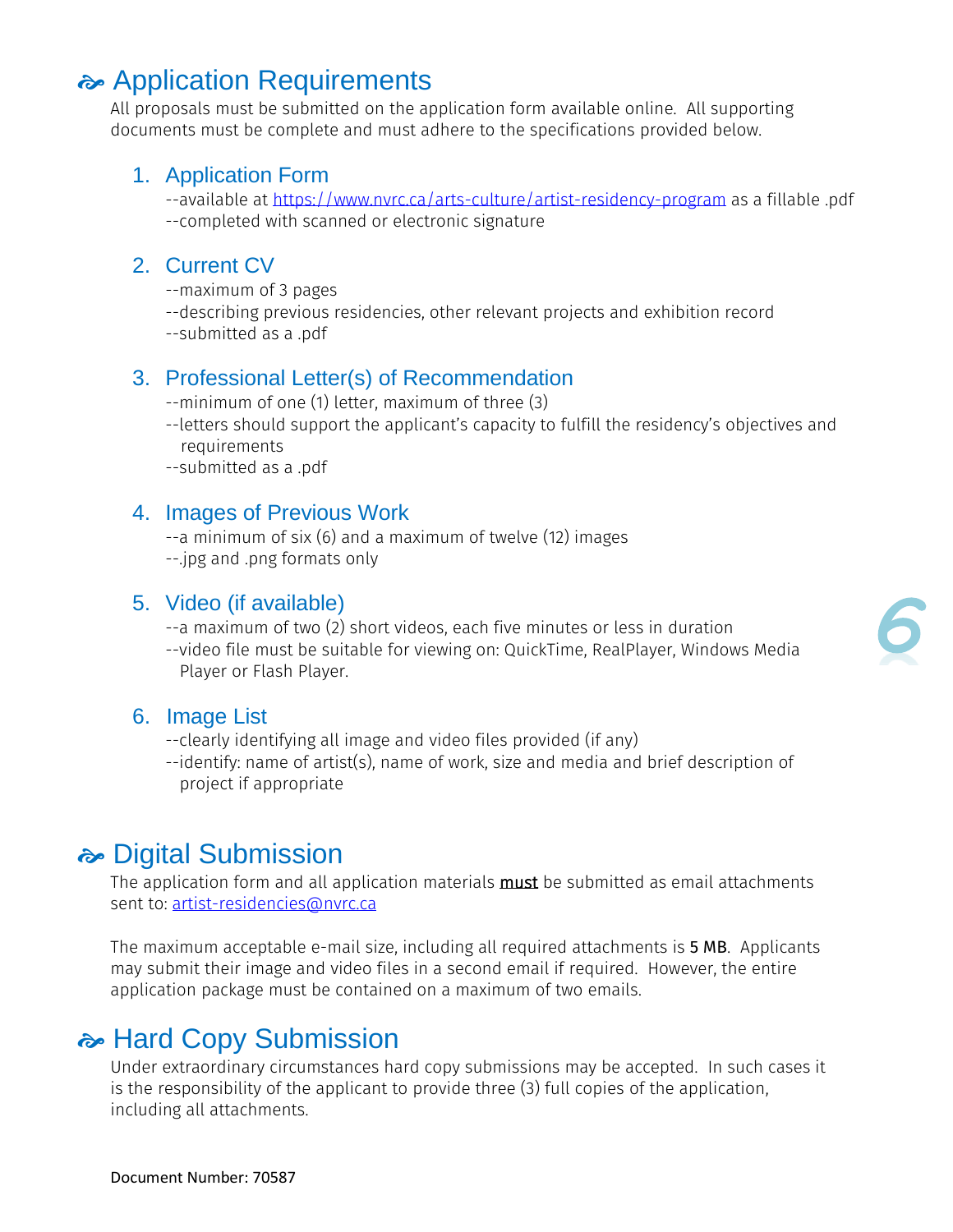Hard copy submissions should be addressed to:

Artist Residency Proposal NVRC Cultural Services 851 West Queens Road North Vancouver, BC V7N 4E3

Applications submitted by fax will not be accepted.

#### **Referencions**

Late submissions will not be accepted unless a written extension request has previously been received and approved by staff. Extension requests must be received in writing (e-mails will be accepted) a minimum of three (3) working days prior to the posted submission deadline.

## Selection Process

The Selection Process consists of two stages:

#### 1. Initial Review / Shortlisting

A Selection Panel reviews each application and creates a short list of artists who meet the criteria for the program and whose proposals most directly meet the program goals and objectives. The initial review is based on the following criteria:

- Strength and creativity of past work
- Experience in relevant disciplines
- Inventiveness of approach
- Commitment to working collaboratively with community members, as demonstrated through previous projects

*7*

Connection to issues of identified community interest

#### 2. Applicant Interviews

A Selection Panel interviews each shortlisted applicant and awards residencies to the top-ranked artist(s) or artist team(s). In addition to the above criteria, selection of artists is based on the following:

- Strength and mix of proposed activities
- Demonstration of new, creative and effective ways to meet program goals and objectives
- Proposal can be achieved within a clearly outlined budget
- Connection to and fit with identified opportunities in the community

Document Number: 70587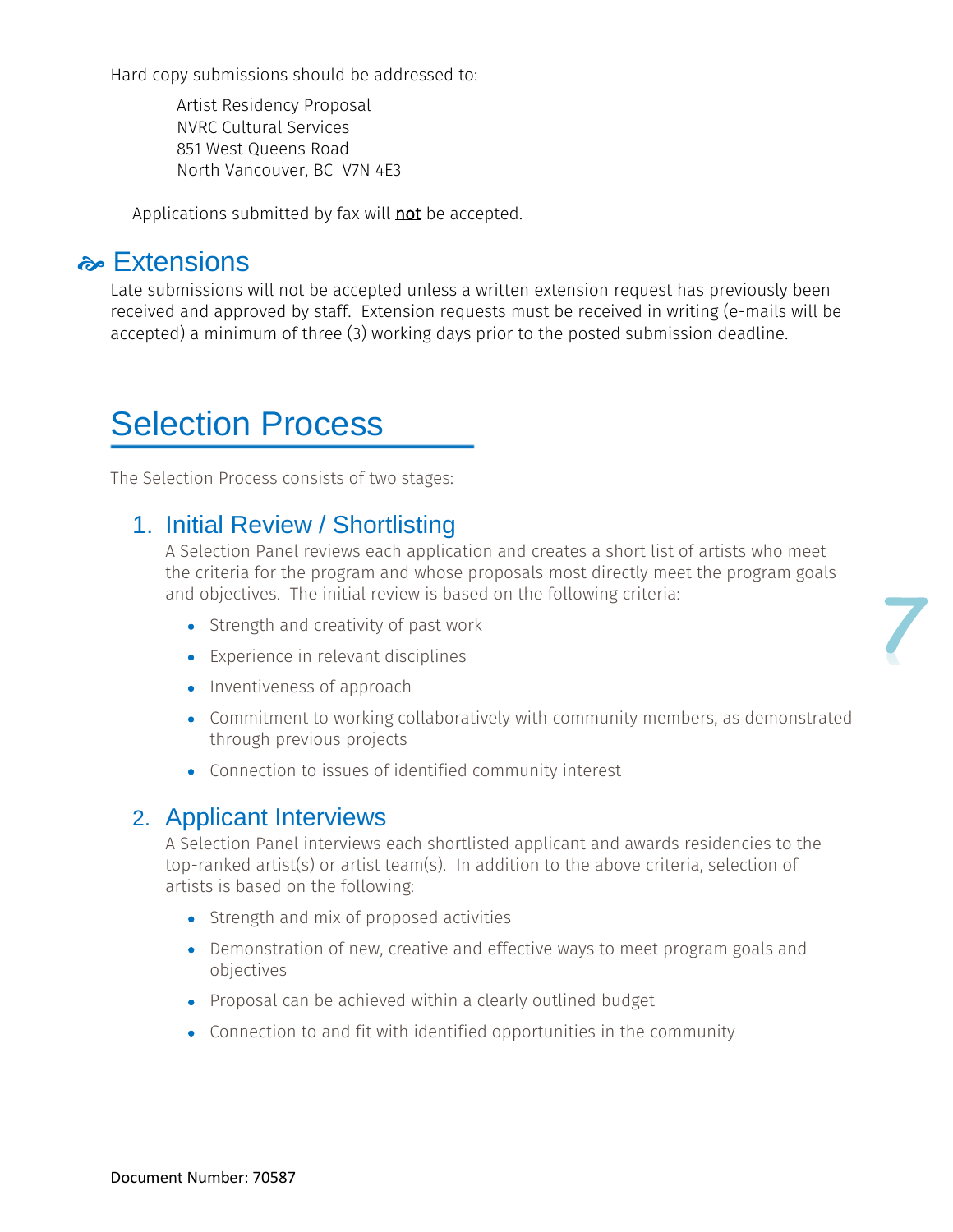## Residency Program Expectations

#### Residency Locations

The Artist Residency program allows for the use of available spaces within NVRC community centres, some locations may provide limited storage space. However, storage is not guaranteed.

#### Residency Provisions

#### 1. NVRC Cultural Services

NVRC Cultural Services staff:

- *facilitate, fund and support community-engaged arts practices through the Artist Residency program*
- *provide program management and oversee all residencies*
- *manage the financial administration of the program*
- *assign a project lead and oversee the completion of each contract*
- *post the Artist Call and coordinate the selection process*
- *act as resource facilitators for programming staff at community recreation facilities, sharing information and providing expertise*
- *work with programming staff and artists to assess, coordinate and provide appropriate support*
- *liaise with other NVRC staff and artists as needed*
- *coordinate communications through the NVRC Arts Newsletter and website*

#### 2. NVRC Community Recreation Programmers

NVRC programming and facility staff:

- *assign a staff lead to act as the primary point of contact and to provide on the ground support for the artist*
- *work with artists and with Cultural Services staff to identify supports, materials, equipment and services required to complete the project*
- *set up a schedule with the artist and book spaces as required (e.g. dance studios, multipurpose rooms, community centre lobbies)*
- *coordinate any permits that may be required*
- *facilitate opportunities for networking with/access to facility users and local community groups*
- *provide supports and purchase materials as approved*
- *manage in-facility communication to ensure all staff are updated and aware of the project*